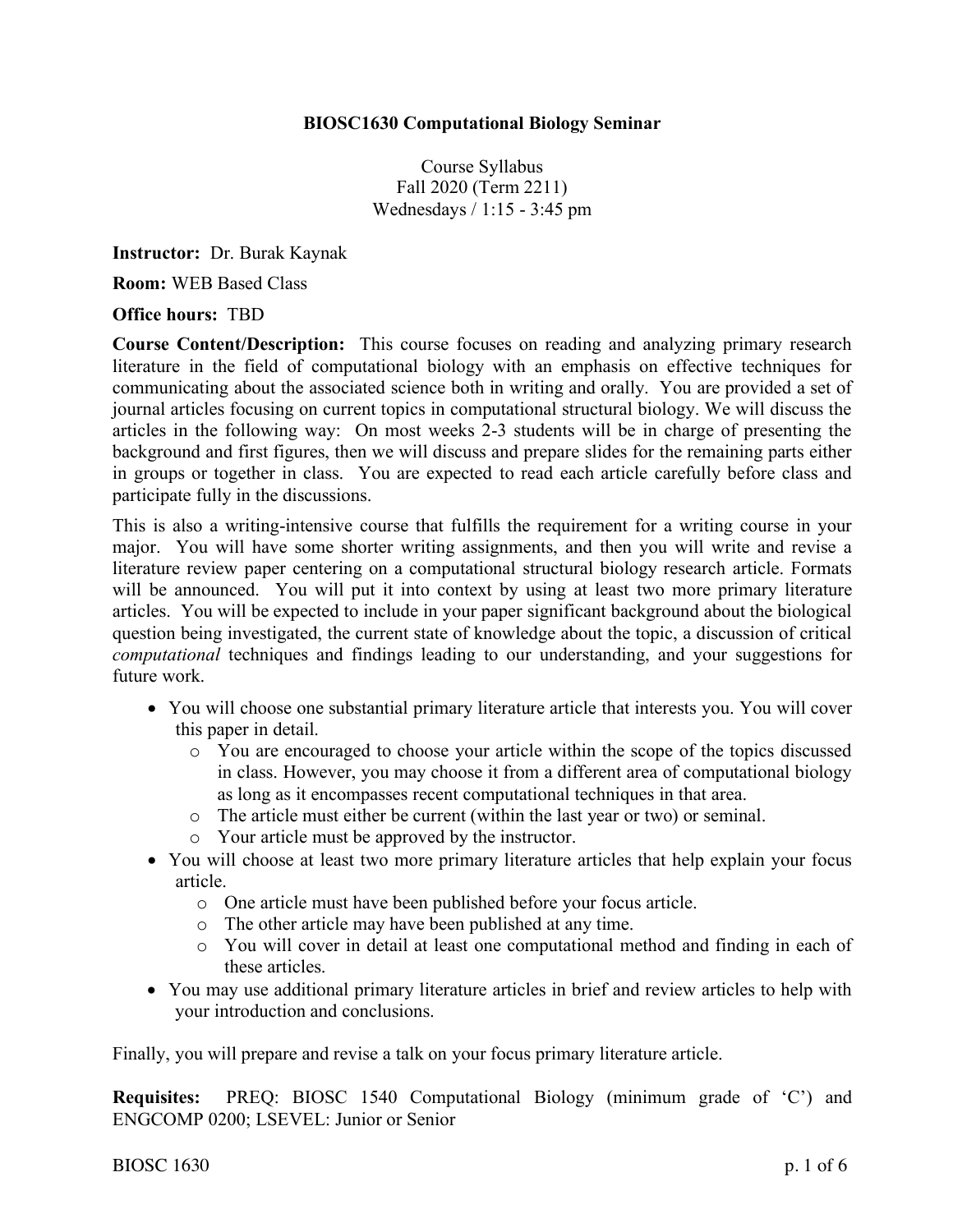## **Course schedule:**

| Date                             | Class                                                                                                                                                                                     | What is Due?                                                                                                                |
|----------------------------------|-------------------------------------------------------------------------------------------------------------------------------------------------------------------------------------------|-----------------------------------------------------------------------------------------------------------------------------|
| Class 1<br>Aug. 19               | Introduction to the course<br>Identifying, reading, and analyzing primary literature<br>Preparing slides (slides with bullets, assertion-evidence slides)<br>$\bullet$                    | Familiarize with research<br>topics in computational<br>structural biology                                                  |
| Class 2<br>Aug. 26               | Review article (class discusses and prepares slides)<br>$\bullet$<br>Giving effective oral presentations<br>$\bullet$                                                                     | Read article 1                                                                                                              |
| Class 3<br>Sept. 2               | Journal article 2 (Group A presents first figures followed by<br>$\bullet$<br>class producing the remaining slides)<br>Paragraph structure (Issue and Point)                              | Read article 2<br>Group A prepares presentation<br>Write a paragraph for the<br>$\bullet$<br>article that will be announced |
| Class 4<br>Sept. 9               | Journal article 3 (Group B presents first figures followed by<br>$\bullet$<br>class producing the remaining slides)<br>Peer review of paragraphs looking for Issue and Point<br>$\bullet$ | Read article 3<br>$\bullet$<br>Group B prepares presentation<br>Write a paragraph for article 2                             |
| Class 5<br>Sept. 16              | Journal article 4 (Group C presents first figures followed by<br>$\bullet$<br>class producing the remaining slides)<br>Peer review of paragraphs looking for Issue and Point<br>$\bullet$ | Read article 4<br>$\bullet$<br>Group C prepares presentation<br>Write a paragraph for article 3                             |
| Class 6<br>Sept. 23              | Journal article 5 (Group D presents first figures followed by<br>$\bullet$<br>class producing the remaining slides)<br>Avoiding plagiarism                                                | Read article 5<br>$\bullet$<br>Group D prepares presentation<br>Write topic proposal with<br>reference list                 |
| Class <sub>7</sub><br>Sept. 30   | Journal article 6 (Group E presents first figures followed by<br>$\bullet$<br>class producing the remaining slides)                                                                       | Read article 6<br>$\bullet$<br>Group E prepares presentation<br>Write a paragraph for article 5                             |
| Class 8<br>Oct. 7                | Journal article 7 (Group F presents first figures followed by<br>$\bullet$<br>class producing the remaining slides)                                                                       | Read article 7                                                                                                              |
| <b>Oct. 8</b><br><b>Thursday</b> |                                                                                                                                                                                           | Write first draft (partial) and<br>$\bullet$<br>upload it by 5 pm                                                           |
| <b>Oct. 14</b>                   | <b>NO CLASS</b>                                                                                                                                                                           |                                                                                                                             |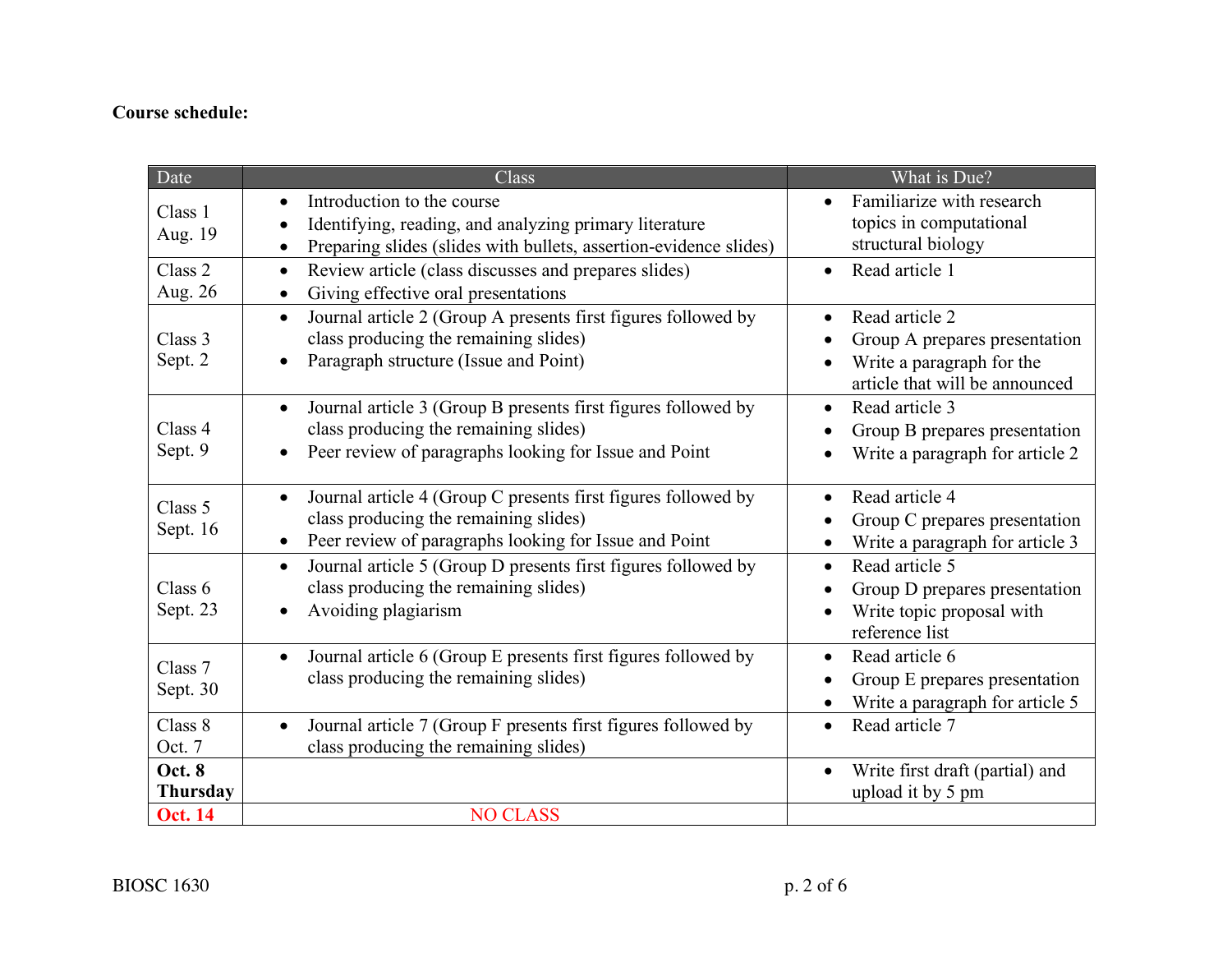| Class 9                         | Practice talks in groups                | Prepare 10 min talk on your                                                        |  |  |
|---------------------------------|-----------------------------------------|------------------------------------------------------------------------------------|--|--|
| Oct. 21                         | More on giving effective presentations  | paper                                                                              |  |  |
| Class $10$                      | Practice talks in groups<br>$\bullet$   | Prepare 10 min talk on your<br>$\bullet$                                           |  |  |
| Oct. 28                         | More on the structure of a review paper | paper                                                                              |  |  |
| Oct. 29<br><b>Thursday</b>      |                                         | Write second draft (full) and<br>upload it by 5 pm                                 |  |  |
| Class 11                        | Final talks                             | Revise talk                                                                        |  |  |
| Nov. $4$                        |                                         | Peer review two papers                                                             |  |  |
| Class 12                        | Final talks<br>$\bullet$                | Revise talk                                                                        |  |  |
| Nov. 11                         |                                         |                                                                                    |  |  |
| Class 13                        | Final talks<br>$\bullet$                | Revise talk<br>$\bullet$                                                           |  |  |
| Nov. 18                         |                                         |                                                                                    |  |  |
| <b>Thanksgiving Break</b>       |                                         |                                                                                    |  |  |
| <b>Nov. 30</b><br><b>Monday</b> |                                         | Revise paper to produce final<br>$\bullet$<br>version and upload it by 11:59<br>pm |  |  |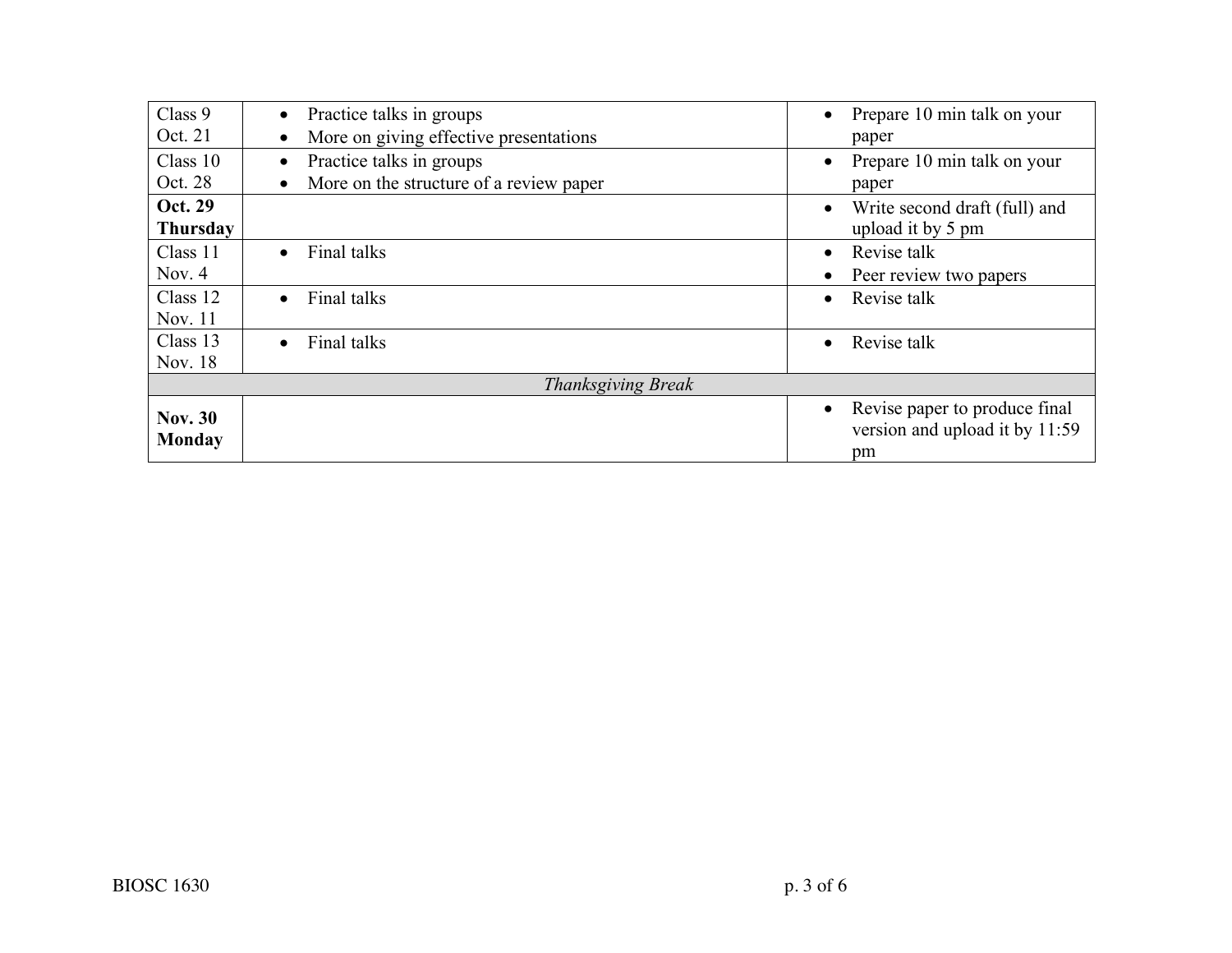**Grading:** Your final grade will be determined on the basis of your total points earned for the semester. A total of 250 points are possible using the following criteria:

| Group Presentation (each presenter graded separately) | 15 points  |
|-------------------------------------------------------|------------|
| Method Paragraphs                                     | 20 points  |
| Proposal/ref list                                     | 12 points  |
| First draft                                           | 15 points  |
| Second draft                                          | 35 points  |
| Peer review                                           | 14 points  |
| Final Talk                                            | 40 points  |
| Final paper                                           | 60 points  |
| Participation (3 points/class)                        | 39 points  |
| Total                                                 | 250 points |

At a minimum 90% and above will be an A- or better, 80% and above will be a B- or better, and 70% and above will be a C or better. Late assignments will be docked 10% per day unless excused for a documented reason that is outside of your control.

**Missed class**: If you miss a class for reasons out of your control, relevant documentation must be provided. You will be required to turn in a written summary of the journal article for that week. If you miss giving any of your presentations, you will need to be rescheduled. If you miss any day of final talks, you will be required to read one of the papers and write a summary within one week of missing class.

**Academic Integrity Policy:** Cheating/plagiarism will not be tolerated. Students suspected of violating the University of Pittsburgh Policy on Academic Integrity (http://www.as.pitt.edu/faculty/policy/integrity.html) will be required to participate in the outlined procedural process as initiated by the instructor.

Violation of the Academic Integrity Code requires the instructor to submit an Academic Integrity Violation Report to the Dean's Office.

Any attempt to submit work that is not the student's own work is a violation of academic integrity. If I find that a writing assignment contains evidence of plagiarism, the level of severity will determine whether the sanction is an F in the course, a 0 score on the assignment, or partial credit on the assignment. **A second academic integrity offense in the course will result in an automatic grade of F.** 

**Turnitin:**Students agree that by taking this course all required assignments may be subject to submission for textual similarity review to Turnitin.com for the detection of plagiarism. All submitted papers will be included as source documents in the Turnitin.com reference database solely for the purpose of detecting plagiarism of such papers. Use of Turnitin.com page service is subject to the Usage Policy and Privacy Pledge posted on the Turnitin.com site.

**E-mail:** Although e-mail will not be used routinely in this class for communication, occasionally I may send out an e-mail notice using the University e-mail addresses available through Canvas. Such notices are also posted as Announcements on Canvas.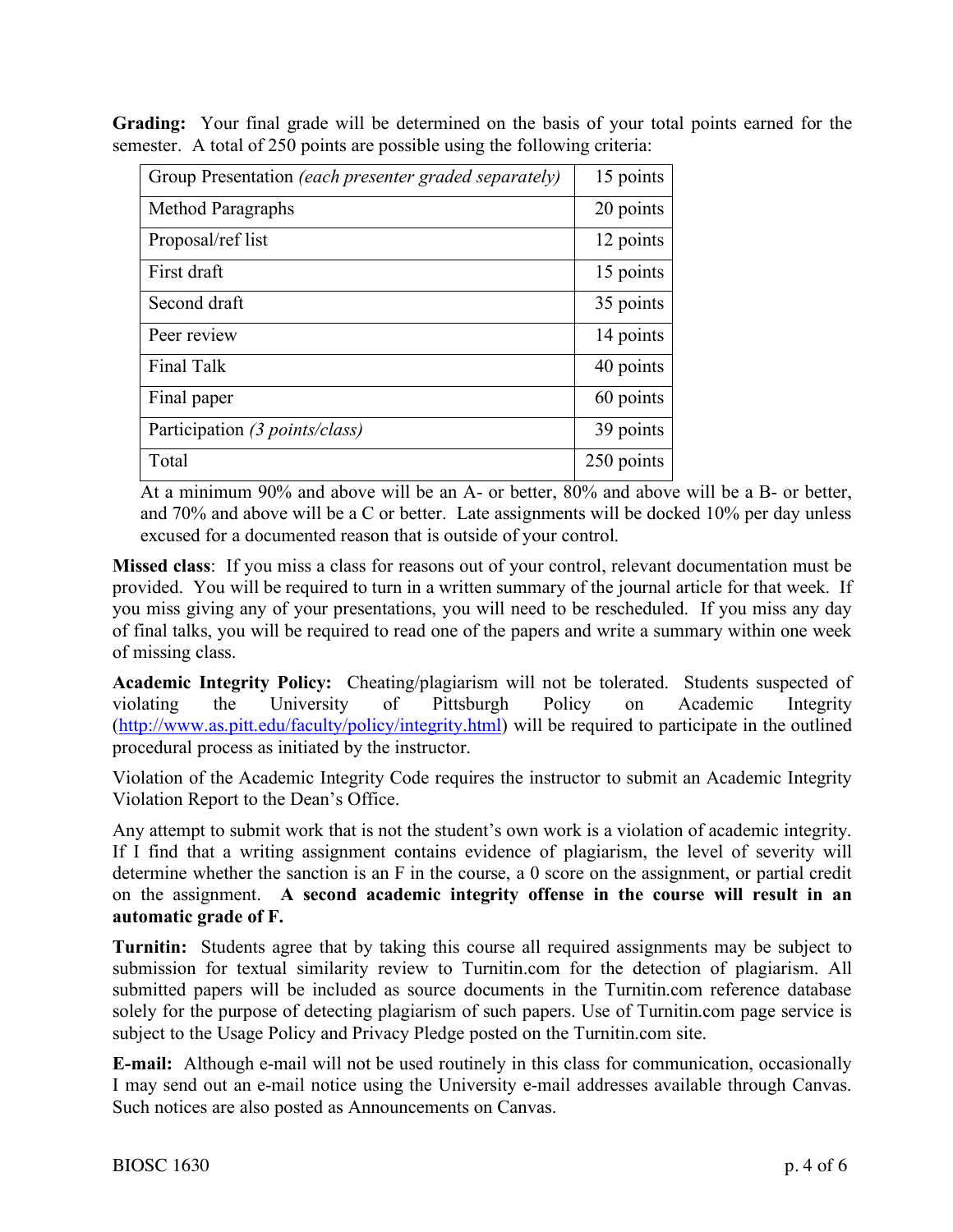Each student is issued a University e-mail address (username $@$ pitt.edu) upon admittance. This email address may be used by the University for official communication with students. Students are expected to read e-mail sent to this account on a regular basis. Failure to read and react to University communications in a timely manner does not absolve the student from knowing and complying with the content of the communications. Students that choose to forward their e-mail from their pitt.edu address to another address do so at their own risk. If e-mail is lost as a result of forwarding, it does not absolve the student from responding to official communications sent to their University e-mail address.

**Disability Resources:** If you have a disability for which you are, or may be, requesting an accommodation, you are encouraged to contact both the instructor for this course and the Office of Disability Resources and Services, 140 William Pitt Union, 412-648-7890 (phone)/412-624-3346 (fax), as early as possible in the term. Disability Resources and Services will verify your disability and determine reasonable accommodations for this course.

### **Syllabus Supplement outlining this course as offered during a** *Flex@Pitt* **semester:**

- This course is labeled as a WEB Based Class in PeopleSoft, therefore it will be 100% online regardless of University operating posture. Grades will be assigned as outlined in the grading section of the syllabus.
- This course will use Canvas, Zoom and Panopto.
- Course materials will be available on Canvas, regardless of the University operating posture.
- This course will be conducted synchronously via Zoom and recorded for asynchronous viewing.
- Office hours will be determined in the first class and take place through Zoom, regardless of the University operating posture.
- The zoom links for both classes and office hours will be accessed through Canvas.
- Any course adjustments will be announced on Canvas as needed.
- General discussions and Q&A's should be held through Discussion Board through Canvas. For other personal matters, the best way to contact me, regardless of the University operating posture, is at *buk5@pitt.edu.*